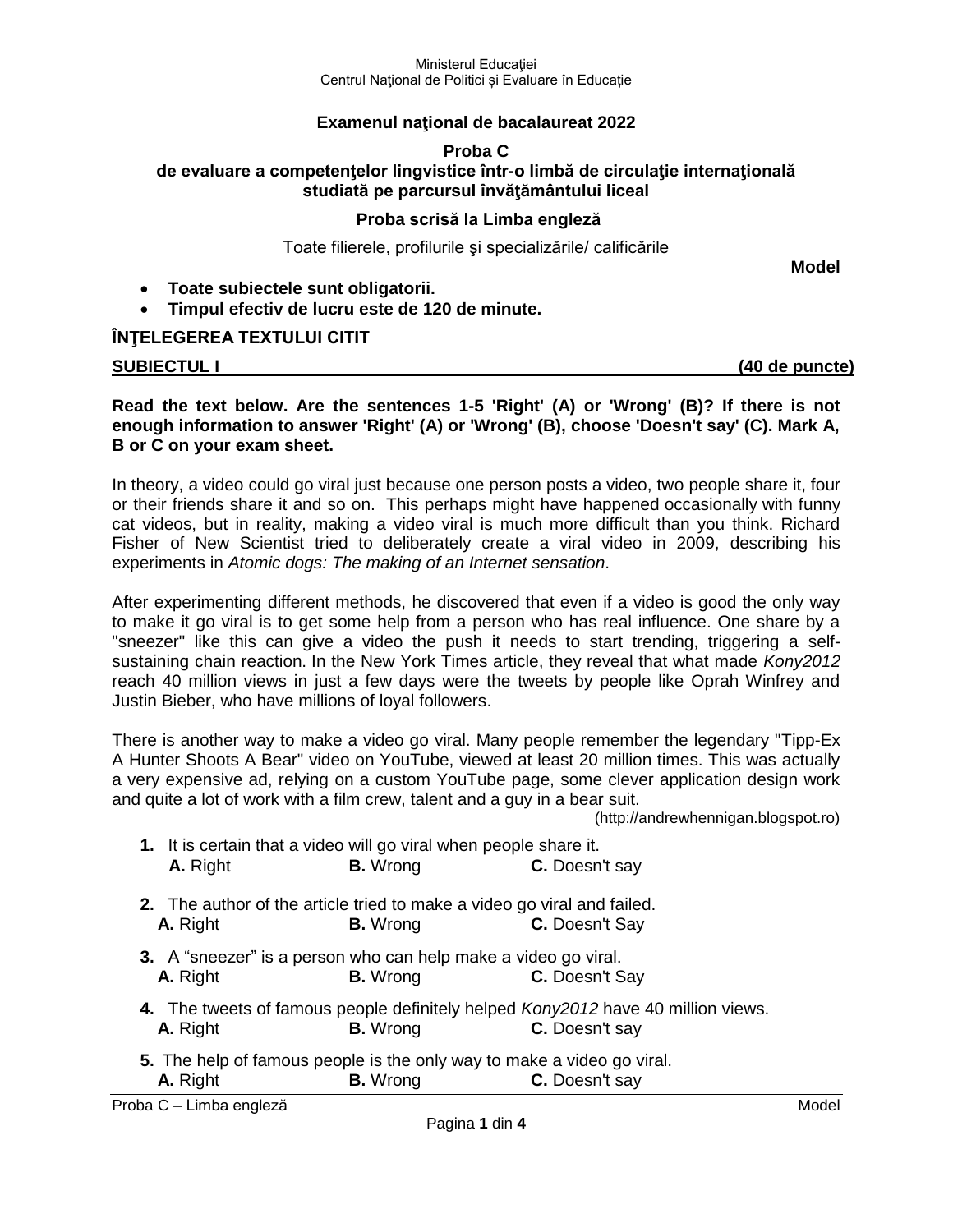#### **SUBIECTUL al II-lea (60 de puncte)**

### **Read the text below. For questions 1-10, choose the answer (A, B, C or D) which you think fits best according to the text.**

It all seemed so simple in 2008. All we had was financial collapse, a cripplingly high oil price and global crop failures due to extreme weather events. In addition, my climate scientist colleague [Dr Viki Johnson](http://www.sci.manchester.ac.uk/people/dr-victoria-johnson) and I worked out that we had about 100 months before it would no longer be "likely" that global average surface temperatures could be held below a 2C rise, compared with pre-industrial times.

What's so special about 2C? The simple answer is that it is a target that could be politically agreed on the international stage. It was first suggested in 1975 by the environmental economist William Nordhaus as an upper threshold beyond which we would arrive at a climate unrecognisable to humans. In 1990, the Stockholm Environment Institute recommended 2C as the maximum that should be tolerated, but noted: "Temperature increases beyond 1C may elicit rapid, unpredictable and non-linear responses that could lead to extensive ecosystem damage."

To date, temperatures have risen by almost 1C since 1880. The effects of this warming are already being observed in melting ice, ocean levels rising, worse heat waves and other extreme weather events. There are negative impacts on farming, the disruption of plant and animal species on land and in the sea, extinctions, the disturbance of water supplies and food production and increased vulnerability, especially among people in poverty in low-income countries. But effects are global. So 2C was never seen as necessarily safe, just a guardrail between dangerous and very dangerous change.

To get a sense of what a 2C shift can do, just look in Earth's rear-view mirror. When the planet was 2C colder than during the industrial revolution, we were in the grip of an ice age and a milethick North American ice sheet reached as far south as New York. The same warming again will intensify and accelerate human-driven changes already under way and has been described by [James Hansen,](http://www.columbia.edu/~jeh1/) one of the first scientists to call global attention to climate change, as a "prescription for long-term disaster", including an ice-free Arctic.

Nevertheless, in 1996, a European Council of environment ministers, that included a young Angela Merkel, adopted 2C as a target for the EU. International negotiators agreed the same in 2010 in Cancun. It was a commitment repeated in the Paris Climate Accord of 2015 where, pushed by a new group of countries called the [Climate Vulnerable Forum,](http://www.thecvf.org/) ambitions went one step further, agreeing to hold temperature rises to "well below 2C above pre-industrial levels and to pursue efforts to limit the temperature increase even further to 1.5C".

Is it still likely that we will stay below even 2C? In the 100 months since August 2008, I have been writing [a climate-change diary](https://www.theguardian.com/environment/series/100-months-to-save-the-world) for the Guardian to raise questions and monitor progress, or the lack of it, on climate action. To see how well we have fared, I asked a number of leading climate scientists and analysts for their views. The responses were as bracing as a bath in a pool of glacial melt water.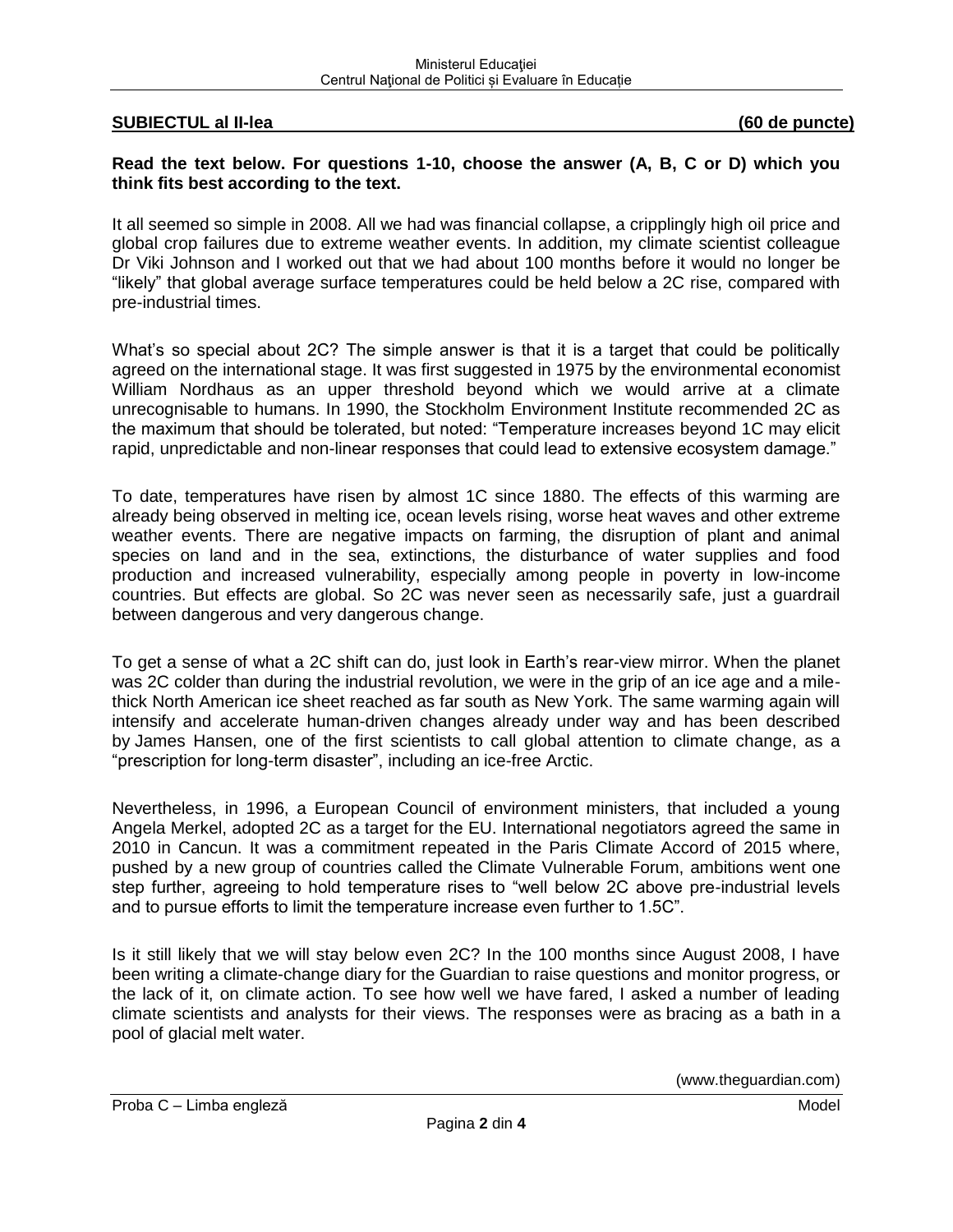- **1.** How does the article present the situation in 2008 in the first two sentences?
	- **A.** overwhelmingly positive
	- **B.** neutral
	- **C.** challenging
	- **D.** terrifying
- **2.** What is 2C?
	- **A.** the minimum temperature required for life on Earth
	- **B.** a political device
	- **C.** the maximum temperature that could be reached at the Poles
	- **D.** the bearable maximum rise in temperature
- **3.** Temperature increases beyond 1C
	- **A.** are certain to damage the ecosystem.
	- **B.** are likely to damage the ecosystem.
	- **C.** are bound to damage the ecosystem.
	- **D.** are to damage the ecosystem.
- **4.** The effects of the rise in temperature have already been noticed in
	- **A.** climate change.
	- **B.** climate change and species extinction.
	- **C.** climate change, species extinction and level of poverty.
	- **D.** climate change, species extinction, level of poverty and mood of the people.
- **5.** In order to properly understand what the effects of 2C are, one needs to
	- **A.** analyse the evolution of the climate in the past years.
	- **B.** take into account the current situation.
	- **C.** be aware of all the climate changes starting millions of years ago.
	- **D.** compare recent climate changes.
- **6.** Another warming of the climate by 2C after the industrial revolution will lead to
	- **A.** a worsening of the current problems.
	- **B.** new and problematic changes.
	- **C.** a definite improvement in the global temperature.
	- **D.** unknown consequences.
- **7.** The Paris Climate Accord of 2015 was characterised by
	- **A.** a more negative attitude towards the climate changes.
	- **B.** confidence that temperatures can reach the pre-industrial levels.
	- **C.** lack of constructive feedback.
	- **D.** a positive and constructive attitude.